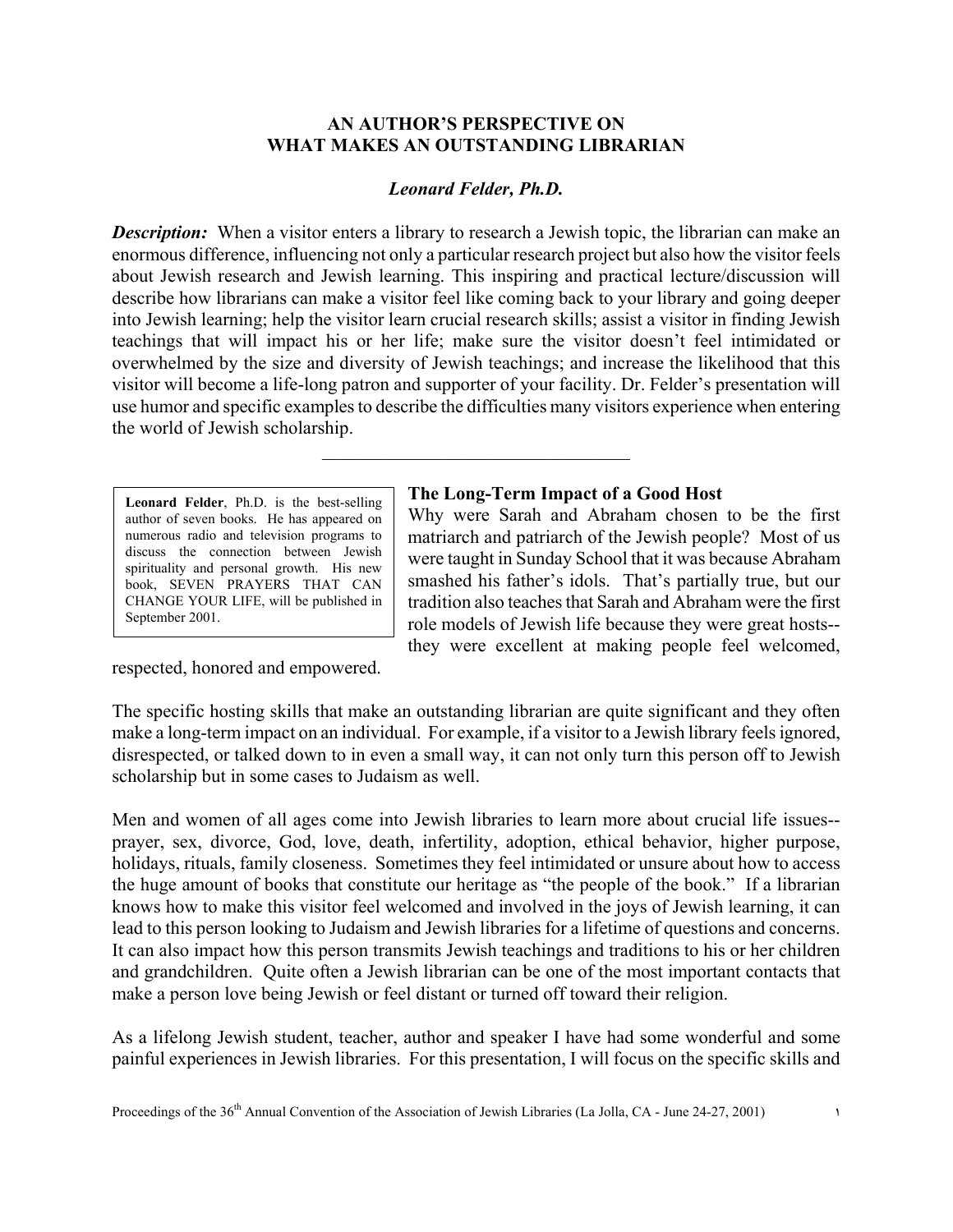techniques that two outstanding librarians showed me and that might be helpful for how we treat visitors to our libraries and how we train our staff members. These specific skills are complex and they require a combination of God-given talents and extensive training. So please forgive me for summarizing them quickly with just some food for thought:

# **What Makes a Visitor Feel Welcome in a Jewish Library?**

In 1994 I was beginning to research my previous book THE TEN CHALLENGES, which described how the Ten Commandments are quite useful in therapy because they help clients deal with such issues as: how do you honor a difficult parent, how do you overcome the tendency to compare and covet what others have, how do you unwind for one day a week and connect with what is holy in life, how do you deal with crushes and flirtations that create confusion in a committed relationship, etc.

I had already been given a skeptical response at two libraries where the librarian wanted to grill me on whether it was ok or not for a psychologist to be writing about the Ten Commandments. So when I entered the library of Sinai Temple in Westwood, where I am not a member, I was surprised and pleased to find that the librarian Rachel Glasser had a wonderful way of making visitors feel welcome and for being extremely helpful and wise in how she approached and conversed with a stranger like myself.

There were a few specific things she did that made me want to visit the library often, donate money, and recommend the library to others. One was the gracious way she acted as if this were a living room or a comfortable study, rather than an imposing facility with many hundreds of books. She welcomed me with curiosity, intelligence and professionalism the way you would host a long-lost friend or a person who had traveled a long distance to visit your home.

She truly wanted to understand what my needs were--that I was looking for books and references on the various ways of interpreting each of the commandments, and that I was particularly interested in the original Hebrew and Aramaic meanings of words that had been watered down in the "Thou shalt not" translations of the King James version. I immediately felt like I had a creative and skillful ally on my search, rather than a cold or patronizing "expert."

### **Giving the Visitor Specific Skills for Future Searches**

Very quickly I realized that Rachel Glasser was not just pointing me to a card catalogue or a computer, but rather opening up valuable treasures I could utilize on this and future projects. She showed me how to utilize Bialik and Ravnitzky's THE BOOK OF LEGENDS and other enjoyable resources that have gems for interpreting almost any key word I wanted to explore, such as coveting, sexuality, Sabbath, idolatry, gossip, stealing, etc. She helped me see that my Bantam Hebrew-English dictionary was not the best choice for most translations and that I could have a lot more options and deeper insights from using Brown/Driver/Briggs HEBREW LEXICON OF THE OLD TESTAMENT and other Biblical references that had profound meanings.

She also taught me how to use the index of the ENCYCLOPEDIA JUDAICA and to quickly figure out how certain sages and rabbis' names like Joseph ibn Paguda and Ohr Hahayyim were spelled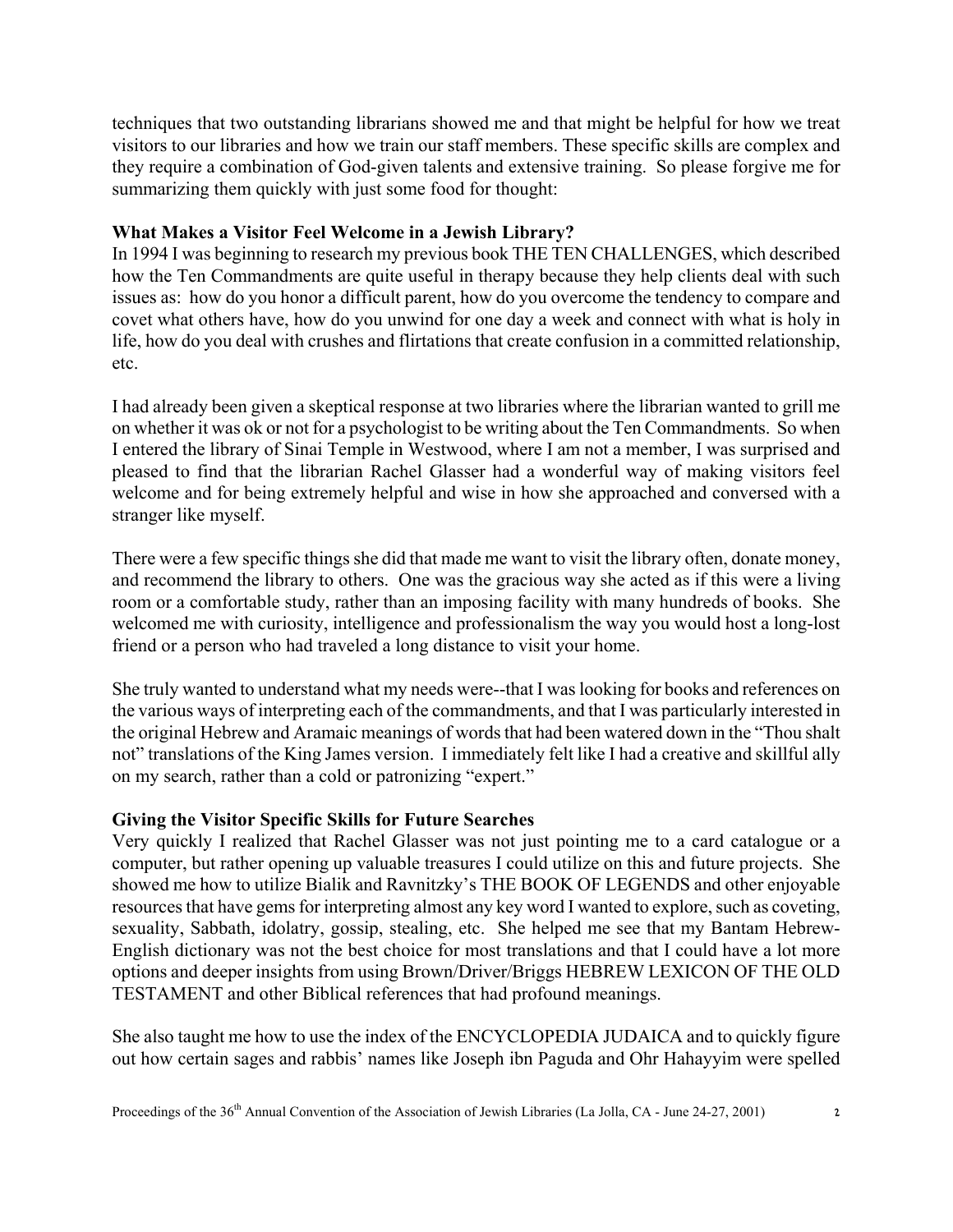before trying to look them up. She saved me hours of detours by teaching me in a patient and nevercondescending way how to get the most out of these resources.

### **Offering Options and Diverse Choices from Different Jewish Teachings**

A few years later I was back at Sinai Temple's library to research my most recent book SEVEN PRAYERS THAT CAN CHANGE YOUR LIFE, a book that explores the deeper meanings, liturgical history, and psychological applications of specific Jewish prayers. For many years I have been testing out Hebrew prayers such as Modeh Ani, Netilat Yadayim, the Birchat Cohanim, the blessings over meals, the Bedtime Shema, and others with my counseling clients to see how these prayers help us deal more effectively with stress, sleep problems, eating disorders, family tensions, mood swings, and physical ailments.

Since Rachel Glasser had gone to New Jersey, I began working with the new librarian Joel Tuchman, who also was gifted in making visitors feel welcome and teaching specific skills for accessing Jewish teachings and wisdom. Because of Joel's helpful suggestions, I was able to learn and include in SEVEN PRAYERS the history and various uses of the hand-washing prayer (Netilat Yadayim) that I had been recommending to counseling clients for overcoming creative blocks and procrastination. I had always thought the prayer was about much more than cleaning one's hands from germs. Joel helped me find the poetic passage in Solomon Ganzfried's KITZUR SHULCHAN ARUCH that explains how when we raise up our hands during this prayer we are raising up our energies and our creativity to be of service to the Divine Presence.

More than just helping me find one interpretation of how to understand a particular prayer, Joel Tuchman has a wonderful way of suggesting a variety of approaches to each question. For instance, when I was asking him about the history, deeper meanings and mystical interpretations of the blessings over meals, he pointed me to various sources that have Orthodox, Conservative, Reform, and Kabbalistic views of what happens when we connect with holiness prior to eating food. When I was asking questions about the Bedtime Shema, he let me in on the secrets he had learned from observant friends, as well as what he has practiced personally in his own life for saying blessings prior to bedtime. I not only got the information I was seeking, but from talking with Joel Tuchman the rituals and teachings came alive. Instead of being just words in a book, this down-to-earth librarian clued me into the practical and alive aspects of our traditions.

For each of the chapters of SEVEN PRAYERS THAT CAN CHANGE YOUR LIFE, I was being shown a number of sources and avenues that could deepen my understanding and the reader's understanding of why certain prayers are so useful and psychologically astute. I can truly say I would not have been able to make the book as accessible as it is without the help of an outstanding librarian like Joel Tuchman. I had dreamed of writing a book that could help people from all branches of Judaism go deeper in their connection and understanding of Jewish prayers--it took a great librarian to make that dream come true.